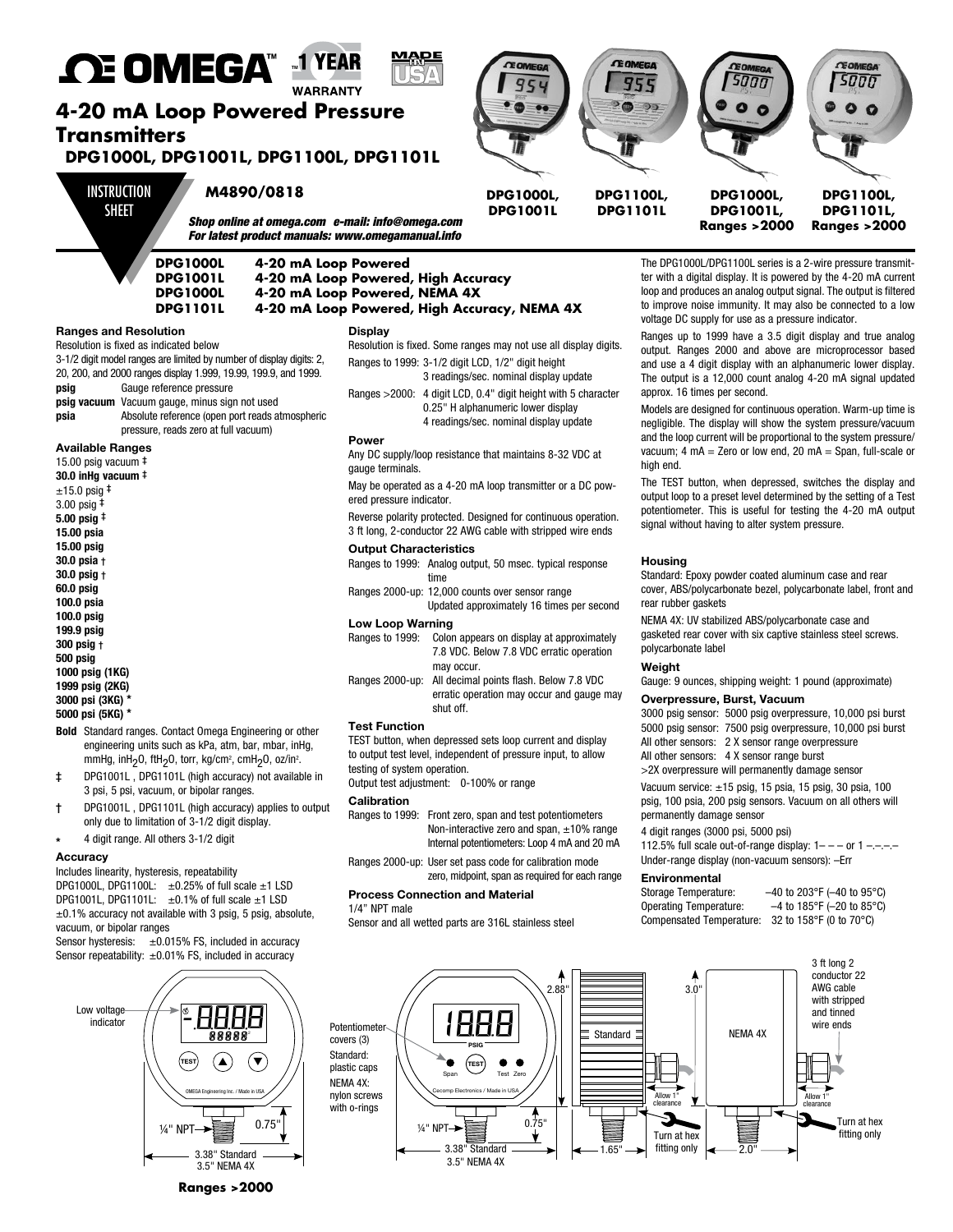#### **Installation Precautions**

2 **All Models**

- $\blacktriangleright$  Read these instructions before using the gauge. Configuration may be easier before installation. Contact the factory for assistance.
- $\checkmark$  These products do not contain user-serviceable parts. Contact us for repairs, service, or refurbishment.
- $\checkmark$  Gauges must be operated within specified ambient temperature ranges.
- $\vee$  Outdoor or wash down applications require a NEMA 4X gauge or installation in a NEMA 4X housing.
- $\checkmark$  Use a pressure or vacuum range appropriate for the application.
- $\checkmark$  Use fittings appropriate for the pressure range of the gauge.

#### **All Models—Electrical Connections**

Connect the 2-wire cable to an 8-32 VDC power source. The gauge will not operate with incorrect polarity. See the wiring examples below for connecting to a 4-20 mA current loop.



- $\vee$  Due to the hardness of 316 stainless steel, it is recommended that a thread sealant be used to ensure leak-free operation.
- $\checkmark$  For contaminated media use an appropriate screen or filter to keep debris out of gauge port.
- $\checkmark$  Remove system pressures before removing or installing gauge.
- $\triangleright$  Install or remove gauge using a wrench on the hex fitting only. Do not attempt to turn gauge by forcing the housing.
- $\checkmark$  Good design practice dictates that positive displacement liquid pumps include protection devices to prevent sensor damage from pressure spikes, acceleration head, and vacuum extremes.
- Avoid permanent sensor damage! Do not apply vacuum to non-vacuum gauges or hydraulic vacuum to any gauges.
- Avoid permanent sensor damage! NEVER insert objects into gauge port or blow out with compressed air.
- Gauges are not for oxygen service. Accidental rupture of sensor diaphragm may cause silicone oil inside sensor to react with oxygen.
- **X** NEVER connect the gauge wires directly to 115 VAC or permanent damage will result.

WARNING: This product can expose you to chemicals including lead, nickel and chromium, which are known to the State of California to cause cancer or birth defects or other reproductive harm. For more information go to www.P65Warnings.ca.gov

Select a loop power supply voltage and total loop resistance so that when the loop current is 20 mA, the gauge will have at least 8 VDC at its terminals. For correct operation, the gauge terminal voltage must not fall below 8 VDC. Too large a loop resistance will cause the gauge output to "limit" or saturate

before reaching its full 20 mA output. The minimum loop supply voltage may be calculated from the

formula:

 $-\text{or}$   $\boxed{\text{mA meter (+)}}$  Vmin = 8V + (20mA x Total loop resistance)  $(400 \text{ Hz})$  BLACK  $\rightarrow$  Power (-)

If the terminal voltage of the gauge falls below about 7.8 VDC, erratic operation may occur. This is an indication that the loop supply/resistance may not allow adequate headroom for reliable operation. This should never occur in normal use. If it does, examine the loop supply/resistance.

If the 4-20 mA analog output is not required, the transmitter can be simply connected to any 8-32 VDC power supply.



### **DPG1000L, DPG1001L, DPG1100L, DPG1101L Series with Ranges to 1999**



#### **Operation**

Models are designed for continuous operation. Warm-up time is negligible.

When power is first applied, the gauge will power up and be ready for use. The display will show the system pressure or vacuum, and the loop current will be proportional to the system pressure/vacuum.

Do not apply vacuum unless model range is designated as vacuum, bipolar, or absolute reference. See specifications for sensors that can be used for vacuum service. Vacuum will damage 3 psig, 5 psig, 30 psig, 60, psig, 300 psig, and 500 psig sensors.

#### **Gauge reference pressure ranges**

4 mA = Zero or gauge port open to atmosphere 20 mA = Full-scale pressure

#### **Gauge reference vacuum ranges**

4 mA = Zero or gauge port open to atmosphere 20 mA = Full-scale vacuum

#### **Bipolar (+/–) ranges**

 $4 \text{ mA} = \text{Full vacuum}$ 

 $12 \text{ mA} =$  Zero or gauge port open to atmosphere  $20 \text{ mA} = \text{Full-scale pressure}$ 

#### **Absolute reference ranges**

 $4 \text{ mA} = \text{Full vacuum}$  (0 on display) 20 mA = Full-scale pressure of the sensor used

Note that absolute gauges read atmospheric pressure with the

gauge port open to atmosphere. Atmospheric pressure and thus the gauge reading, will vary continuously. For example a 15 psia sensor may read 14 psia depending on local barometric pressure and the effects of altitude.

### **Test Function**

When the front-panel TEST button is held depressed, the display and loop current are switched, independent of the system pressure, to a test level determined by the setting of the Test potentiometer. This test mode will allow setup and testing of the current loop by switching to this test level whenever desired without having to alter the system pressure.

- 1. To set the test output level, remove the potentiometer cover.
- 2. Press and hold the front-panel TEST button.
- 3. Adjust the Test potentiometer to set the display and loop current to the desired test level.
- 4. Replace the potentiometer cover.

#### **Calibration Preparation**

Gauges are calibrated at the factory using equipment traceable to NIST. There is no need to calibrate the gauge before putting it into service.

Calibration should only be performed by qualified individuals using appropriate calibration standards and procedures. Gauges can be returned to factory for certified calibration and repairs. NIST traceability is available.

Calibration intervals depend on your quality control program requirements and as-found data. Many customers calibrate their equipment annually.

The calibration equipment should be at least four times more accurate than the gauge being calibrated. The calibration system must be able to generate and measure pressure and/or vacuum over the full range of the gauge.

A vacuum pump able to produce a vacuum of 100 microns (0.1 torr or 100 millitorr) or lower is required for vacuum and absolute gauges.

 Warning: application of vacuum to non-vacuum models may result in irreparable damage to the sensor.

Use a stable DC power supply and an accurate mA meter for calibration of loop powered transmitters.

Allow the gauge to equalize to normal room temperature (about 20 minutes minimum) before calibration.

### **Calibration**

1.See rear label of gauge for pressure range.

- 2.Remove the covers on the Zero and Span controls on the front of the gauge.
- 3. Loop-powered gauges must be connected to 8-32 VDC during the calibration procedure. The supply voltage has negligible effects on the gauge calibration as long as it is within the stated voltage ranges.
- 4.Internal Zero and Span potentiometers adjust the agreement between the display and the analog output. These normally do not need to be adjusted. If the output does need adjustment, remove the rear cover to access the potentiometers. See image below.
- 5.Zero for gauge reference pressure or vacuum gauges: With the gauge port open to atmosphere, adjust the Zero potentiometer for a display indication of zero. Output should be 4.0 milliamps.

Zero for absolute reference gauges: Apply full vacuum to the gauge. Adjust the Zero potentiometer for a display indication of zero. Output should be 4.0 milliamps.

6.Span for gauge reference pressure gauges and absolute reference gauges: Apply full-scale pressure and adjust the Span potentiometer for a display indication equal to fullscale pressure. Output should be 20.0 milliamps.

Span for gauge reference vacuum gauges: Apply full vacuum to the gauge. Adjust the Span potentiometer for a display indication equal to full-scale vacuum. Output should be 20.0 milliamps.

- 7.Verify pressure indications at 0%, 25%, 50%, 75%, and 100% of full scale and repeat calibration as needed to achieve best accuracy over desired operating range.
- 8.Replace the potentiometer covers, rear cover and screws, taking care not to pinch the wires between the case and the rear cover.

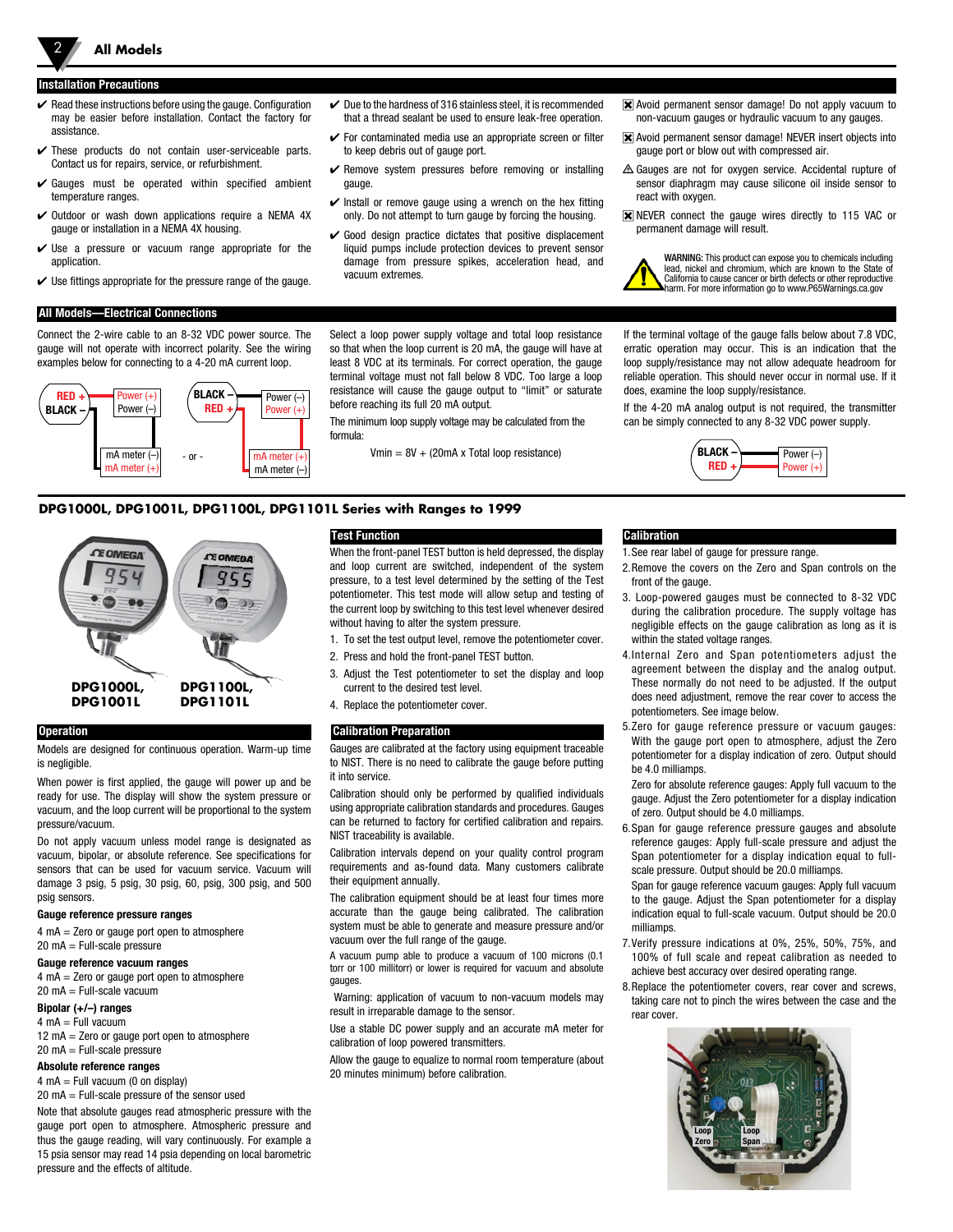# **DPG1000L, DPG1001L, DPG1100L, DPG1101L Series with Ranges 2000 and Up** 3



#### **Power Up & Operation**

Models are designed for continuous operation. Warm-up time is negligible.

When power is first applied, the gauge proceeds through a startup sequence as follows.

- 1. All active display segments are turned on for approximately 1 second.
- 2. The full scale pressure is indicated for approximately 1 second, while the engineering units are displayed for 1/2 second on the character segments and then FS (Full Scale) is displayed for 1/2 second on the character segments.
- 3. All active display segments are again turned on for approximately 1 second.

After initialization, the display and the loop current will correspond to the applied pressure. The output is linearly proportional to the pressure.

4 mA = Zero or gauge port open to atmosphere

20 mA = Full-scale pressure or vacuum, depending on range

#### **Low Loop Voltage or Out-of-Range Indications**

At power-up, if the available voltage is not sufficient, only the low power segment will be displayed indicating that loop resistance is too high or the loop power supply voltage is too low.

After successful power-up, if the loop voltage falls below the minimum required for reliable operation, the display will continue to indicate pressure with the low power segment blinking at a slow rate.

#### **Pressure out-of-range indication**

112.5% out-of-range display:  $1 - - -$  or  $1 - - -$  depending on model.

#### **Test Function**

When the front-panel TEST button is held depressed, the display and loop current are switched, independent of the system pressure, to a test level determined by the test setting.

This test mode will allow setup and testing of the current loop by switching to this test level whenever desired without having to alter the system pressure.

- 1. To set the test output level, press and hold the front-panel TEST button.
- 2. Press the  $\blacktriangle$  or  $\nabla$  buttons to adjust the test output to the desired pressure setting.
- 3. Release the TEST button. The setting is stored in non-volatile memory.

When the TEST button is held depressed, the display and loop current are switched, independent of the actual pressure, to a level determined by the test setting. When the button is released, normal operation is resumed.

#### **Calibration Preparation**

Gauges are calibrated at the factory using equipment traceable to NIST. There is no need to calibrate the gauge before putting it into service.

Calibration intervals depend on your quality control program requirements and as-found data. Many customers calibrate their equipment annually.

Calibration should only be performed by qualified individuals using appropriate calibration standards and procedures. Gauges may be returned to Omega for NIST traceabile calibration.

The calibration equipment should be at least four times more

accurate than the gauge being calibrated. The calibration system must be able to generate and measure pressure/ vacuum over the full range of the gauge.

A vacuum pump able to produce a vacuum of 100 microns (0.1 torr or 100 millitorr) or lower is required for vacuum and absolute gauges. Warning: application of vacuum to nonvacuum models will result in damage to the sensor.

Connect to a stable 8-32 VDC power supply during the calibration procedure. The supply voltage has negligible effects on the gauge calibration as long as it is within the stated voltage ranges. Over voltage may result in damage.

Use an accurate mA meter for calibration of the 4-20 mA output. Allow approximately 20 minutes for the gauge to equalize to normal room temperature before calibration.

#### **Entering Calibration Mode**

- 1. While pressing and holding the  $\blacktriangledown$  button, press the TEST button to enter the calibration mode. The upper section of the display will indicate CAL.
- 2. When all buttons are released, the upper section of the display will indicate  $\qquad \_ \_ \_ \_$  with the left-most position blinking, and the lower section will indicate PASS. To exit and return to the normal operating mode, press and release the TEST button.
- 3. Enter the user-modifiable calibration pass code (3510 factory default).

Use the  $\triangle$  and  $\nabla$  buttons to set the left-most digit to 3.

Press and release the TEST button to index to the next position. The 3 will remain, and the second position will be blinking. Use the  $\blacktriangle$  and  $\nabla$  buttons to select 5.

Press and release the TEST button to index to the next position. 3 5 will remain, and the third position will be blinking. Use the  $\blacktriangle$  and  $\nabla$  buttons to select 1.

Press and release the TEST button to index to the next position. 3 5 1 will remain, and the fourth position will be blinking. Use the  $\triangle$  and  $\nabla$  buttons to select 0.

4. Press and release the TEST button to proceed with calibration.

If an incorrect pass code was entered, the gauge will to exit to the normal operating mode.

Upon successful calibration pass code entry, the upper display will indicate the applied pressure with the corresponding loop current through the gauge wires.

The lower display will alternate between CAL and the calibration region corresponding to the applied pressure (ZERO, +MID, +SPAN, –MID, or –SPAN).

Note: To store the calibration parameters and exit calibration mode at any time, press and hold the TEST button until the display indicates  $---$ 

#### **Loop Current Calibration**

Loop current calibration coordinates the loop current to the display indication, and is performed independently of applied pressure. It requires a direct physical measurement of the loop current. See the wiring instructions.

Note: During any of the following calibration steps if the TEST button is held depressed for longer than 2 seconds, the display will change to indicate  $---$ , and the gauge will exit the calibration mode when all buttons are released.

#### **4 mA loop current calibration**

Press the TEST button and release it when the display indicates LCAL.

The upper display segments will indicate the pre-configured pressure corresponding to a 4 mA loop current.

The lower display will alternate between CAL and 4 MA.

Use the  $\blacktriangle$  and  $\nabla$  buttons to adjust the actual loop current to 4 mA.

#### **20 mA loop current calibration**

Press the TEST button and release it when the display indicates HCAL.

The upper display segments will indicate the pre-configured pressure corresponding to a 20 mA loop current.

The lower display will alternate between CAL and 20 MA. Use the  $\triangle$  and  $\nabla$  buttons to adjust the actual loop current to 20 mA.

#### **Pressure Calibration**

The pressure calibration procedure simultaneously adjusts both the display indication and the loop current to correspond to the actual applied pressure.

Note: During any of the following calibration steps if the TEST button is held depressed for longer than 2 seconds, the display will change to indicate  $---$ , and the gauge will exit the calibration mode when all buttons are released.

#### **Zero calibration**

Press the TEST button and release it when the display indicates CAL.

#### Apply zero pressure.

The lower display will alternate between CAL and ZERO.

Use the  $\blacktriangle$  and  $\nabla$  buttons to adjust the upper display to indicate zero.

#### **Span calibration**

Apply full-scale pressure.

The lower display will alternate between CAL and +SPAN.

Use the  $\triangle$  and  $\nabla$  buttons to adjust the upper display to indicate the applied pressure.

#### **Midpoint non-linearity calibration**

Apply 50% full-scale positive pressure.

The lower display will alternate between CAL and +MID.

Use the  $\blacktriangle$  and  $\nabla$  buttons to adjust the upper display to indicate the applied pressure.

#### **Save and exit**

To store the calibration parameters and exit calibration mode, press and hold the TEST button until the display indicates - -

#### **Change Calibration Pass Code**

- 1. While pressing and holding the  $\triangle$  button, press the TEST button to enter the configuration mode. The upper section of the display will indicate CFG.
- 2. When all buttons are released, the upper section of the display will indicate  $\angle$   $\angle$   $\angle$   $\angle$   $\angle$  with the left-most position blinking, and the lower section will indicate PASS. To exit and return to the normal operating mode, press and release the TEST button.
- 3. Enter factory pass code 1220

Use the  $\triangle$  and  $\nabla$  buttons to set the left-most digit to 1.

Press and release the TEST button to index to the next position. The 1 will remain, and the second position will be blinking. Use the  $\blacktriangle$  and  $\nabla$  buttons to select 2.

Press and release the TEST button to index to the next position. 1 2 will remain, and the third position will be blinking. Use the  $\triangle$  and  $\nabla$  buttons to select 2.

Press and release the TEST button to index to the next position. 1 2 2 will remain, and the fourth position will be blinking. Use the  $\blacktriangle$  and  $\nabla$  buttons to select 0.

- 4. Press and release the TEST button to proceed to the configuration parameters. Note: If an incorrect pass code was entered, the gauge will exit to the normal operating mode.
- 5. The upper display section will indicate the calibration pass code. The lower section will display UDPCD.
- 6. To change the calibration pass code, press and release either the  $\triangle$  or  $\nabla$  buttons. The first character of the pass code will begin to blink.

Use the  $\triangle$  and  $\nabla$  buttons to set the blinking character to the desired value, then press and release the TEST button to move to the next character. Repeat for each character position.

7. When the calibration pass code is displayed with no characters blinking, press and release the TEST button to save the new pass code and restart the gauge.

Note: To make a correction to the new calibration pass code before saving and restarting, press either the  $\blacktriangle$  or  $\blacktriangledown$ buttons to return to the UDPCD code entry sequence.